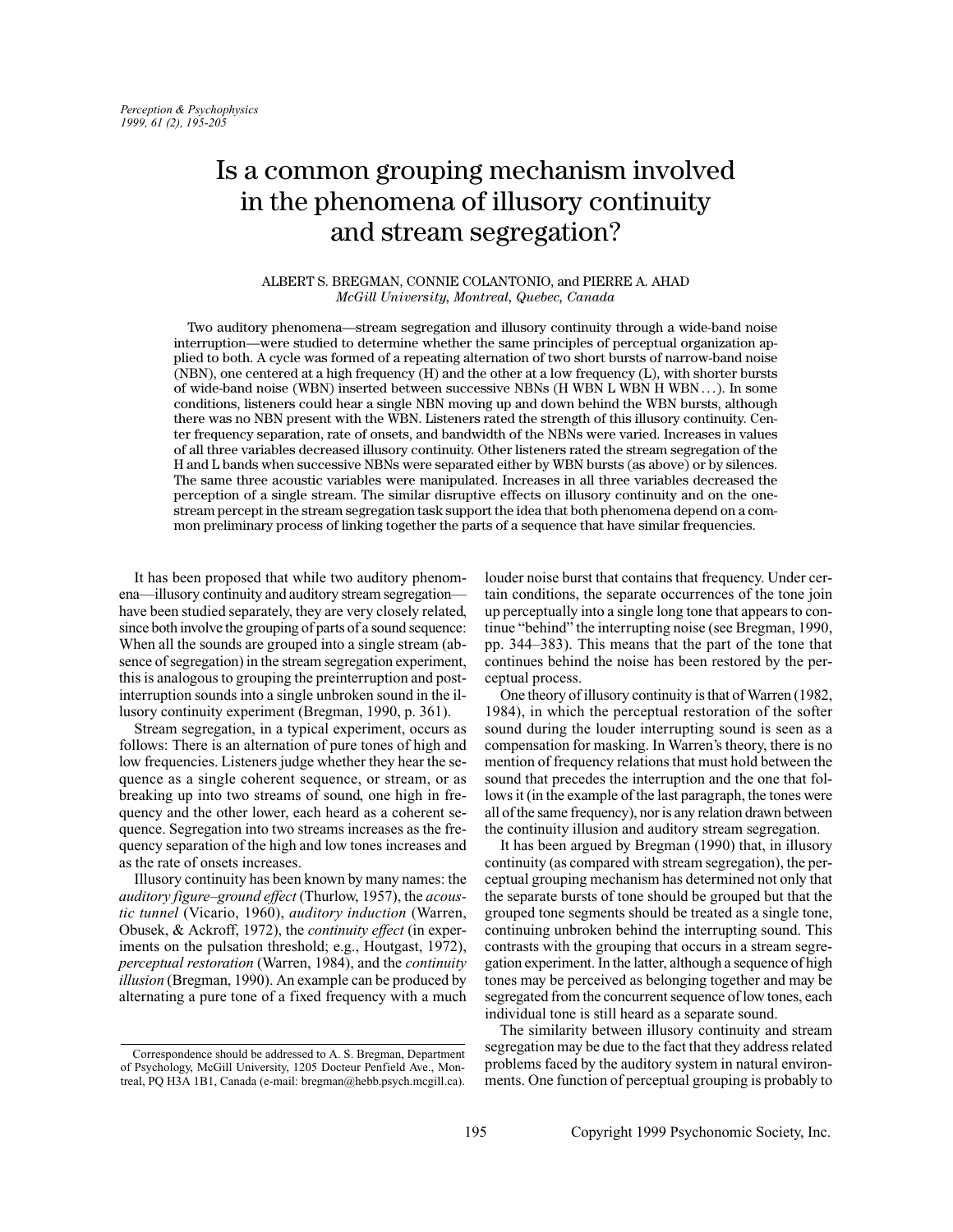isolate a sequence of related sounds (e.g., the individual pecks of a woodpecker) from other concurrent sounds. Another function may be to deal with intermittent masking, in which the listener obtains a series of glimpses of a single sound in a complex and fluctuating mixture. By a glimpse, we mean a brief period in which the interfering sounds are softer, and the auditory system can obtain a good estimate of the properties of the softer sound in isolation. Stream organization may help to integrate these glimpses into representations of enduring sounds. This integration is the natural-world counterpart of the sequential grouping that is encountered in the typical laboratory study of illusory continuity.

If the grouping of related sounds is used both to integrate a sequence of similar, but discrete, sounds coming from a single source (e.g., the individual impacts in the pecking of the woodpecker) and to integrate glimpses of a continuous but intermittently masked sound (e.g., a voice being intermittently masked by the pecking of the woodpecker), we would expect to find that stream organization worked in similar ways in the following two cases: (1) the typical stream segregation experiment, in which the material to be grouped is a sequence of discrete sounds interleaved with discrete sounds of another type, and (2) the typical illusory continuity experiment, in which the auditory system interprets the sequence of softer sounds as glimpses of a continuous sound that are obtained whenever the louder obliterating sound falls silent.

## **STIMULI OF THE PRESENT EXPERIMENT**

The acoustic relations between the phenomena of stream segregation and illusory continuity can be appreciated by examining the stimulus pattern that was used in the present experiment. We used a high-frequency narrow-band noise (NBN) burst alternating repetitively with a low-frequency



NBN burst, with bursts of wide-band noise (WBN) or silent gaps between them. Consider the case in which the WBN bursts are present (Figure 1). In preliminary testing, we determined that this stimulus can evoke stream segregation: Under some conditions, all the NBNs may be sequentially integrated into a single stream of alternating high and low noises; under others, the high-frequency NBNs may be segregated from the low-frequency ones so that we hear two streams, one composed of the high and the other composed of the low NBNs. (In both cases, the intermittent WBN can be heard as a separate stream.) The pattern can also give rise to illusory continuity: The NBNs are sometimes heard as parts of an unbroken NBN sound that is repeatedly rising and falling in frequency.

Both phenomena involve the segregation and integration that occur in perceptual organization. First, we consider segregation effects. In the stream segregation experiment, it occurs as the formation of distinct streams, whereas in the illusory continuity experiment, its presence is indicated by the experience that successive NBNs of alternating center frequencies are not connected to one another; in this case, segregation leads to a failure of continuity of the sequence as a whole.

Integration also occurs in both phenomena. In stream segregation, there is an integration of the component sounds that become parts of a single stream (e.g., the high tones). In illusory continuity, on the other hand, integration occurs when the bits of softer sound preceding and following the loud interruptions are put together with selected frequencies of the interrupting sound and are heard as parts of a single sound. Therefore, an individual stream in the stream segregation experiment is analogous to the perceived continuity of the interrupted sound in the illusory continuity experiment; in both cases, sounds are grouped together. The difference is that in illusory continuity, the grouped sounds are not heard as the discrete parts of a coherent sequence but as parts of a single unbroken sound. There has been only one study (Tougas & Bregman, 1990) that has examined the relation between the two phenomena. It will be described later.

In discussing illusory continuity, let us call the softer sounds A and the loud interrupting ones B. Bregman (1990, pp. 349–370) has outlined the properties that the sensory evidence must have before we will hear illusory continuity. These are summarized in four rules. (1) *A1–A2 grouping rule:* This is the requirement that A1, the softer sound that precedes the louder interruption (B), and A2, the softer sound that follows B, must be linked into a single stream, A. The qualities that promote successive A's being placed into the same stream include similarities in their spectral frequency region, fundamental frequency, location in space, and spectral distribution of components. (2) *No discontinuity in A* rule: There should be no evidence that A actually shuts off when B starts or turns on again when B finishes. (3) *Sufficiency of evidence* rule: During B, some subset of the neural activity in the auditory system should be indistinguishable from the activity that would have oc-**Figure 1. Stimulus pattern presented to listeners.** curred if A had actually continued. (4) *A is not B* rule: The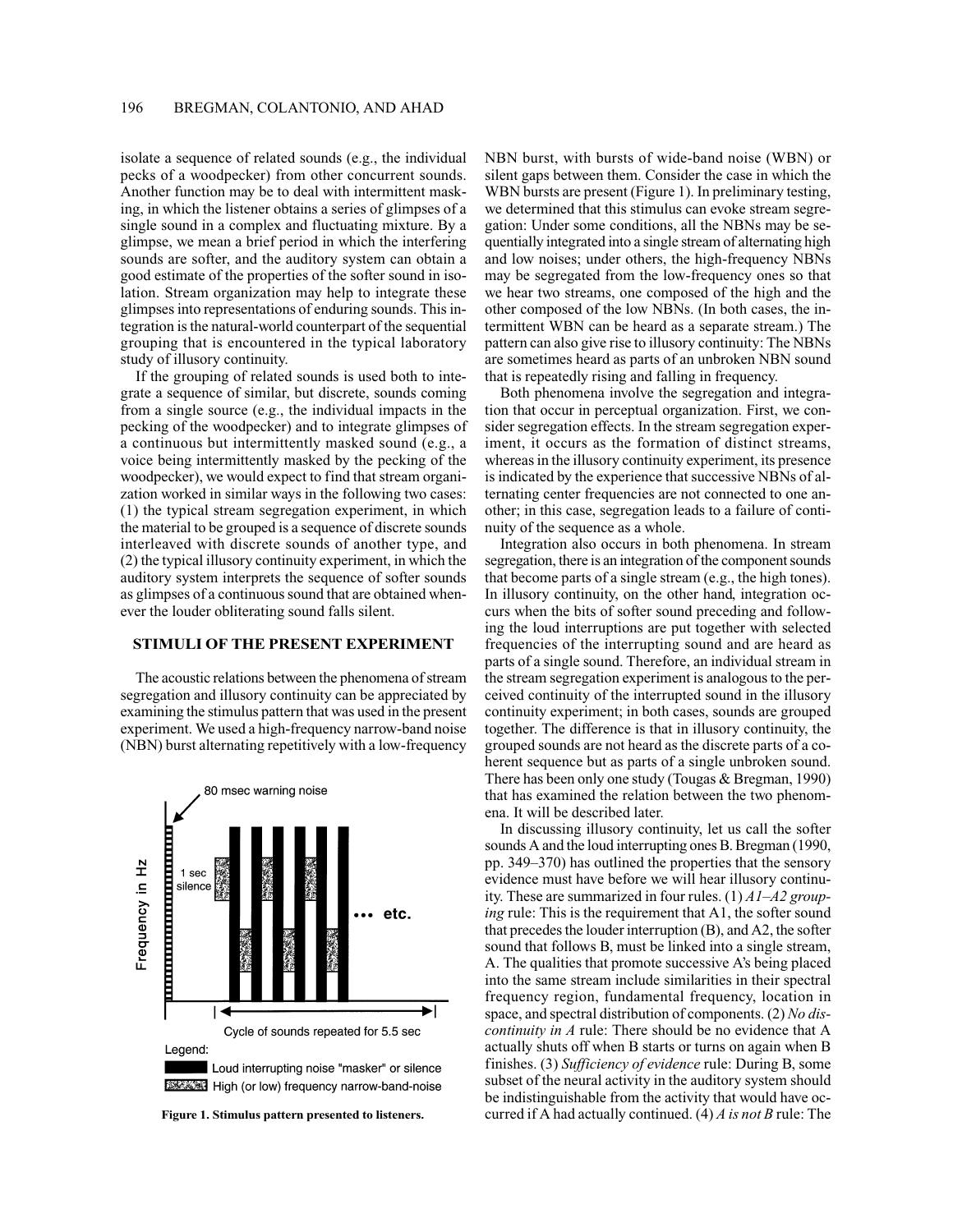transition from A to B and back again should not be interpretable as sound A transforming into a new form, B, and then back again. So, the grouping of A1 and A2 is one of four requirements in illusory continuity, whereas the sequential grouping of related elements is central in the phenomenon of stream segregation.

There are two possible relations between stream segregation and illusory continuity that would lead to the expectation that the same cues that affect sequential grouping in the stream segregation experiment should affect illusory continuity. The first possibility is that illusory continuity is a further refinement of stream formation. If this were true, the acoustic requirements for stream formation would automatically apply to illusory continuity. A second possibility is that the two phenomena merely represent different ways of dealing with the conclusion by the auditory system that certain bits of acoustic evidence go together. One way is to perceive them as parts of a series of sounds arising from a single acoustic source; the other is to experience them as parts of a single unbroken sound. Since both of these views of the relation between the two phenomena see them as depending on sequential grouping, the integration/segregation that is involved would be expected to be affected by the same acoustic variables in the two cases. The effects should be in the following direction: If an increase in any variable favors the segregation of a sequence into two streams (i.e., disrupts the integration of the whole sequence as a single stream), it should also decrease illusory continuity.

Such comparisons of phenomena are most effective when the same stimuli can be used for both. In experimenting with alternating high and low NBNs separated by WBN bursts, we discovered a pattern that could be segregated into high and low NBN streams and could also give rise to the experience of illusory continuity.

# **THREE KEY VARIABLES**

We used the following three manipulations of the stimulus to affect the degree of integration of the sequence: (1) the rate of presentation of the sequence, (2) the separation of the center frequencies (CFs) of the high and low bands of noise, and (3) their bandwidths (BWs). Rate of presentation and frequency separation have long been known to affect stream segregation in research with sequences of tones. Both greater frequency separations and higher rates favor the segregation of a sequence into high and low streams (Bozzi & Vicario, 1960; Bregman, 1990, chap. 2; van Noorden, 1975, 1977). Since NBNs have not been frequently used in stream segregation experiments, we manipulated BW to find out whether the effects of the other two variables required tone-like (very narrow-band) signals in order to have an effect.

NBNs were used only once before, to the best of our knowledge, to study stream segregation and illusory continuity. In the course of an experiment that was primarily about the subjective overlap of segregated streams, Dannenbring and Bregman (1976) alternated high and low NBNs. These had two different CF separations: 3.2 and 19.0 semitones. Some listeners rated stream segregation, and others rated illusory continuity. Ratings on both phenomena were higher for the greater frequency separation. However, the experimenters concluded from certain anomalies in the results that illusory continuity had not really occurred but that the listeners had been rating the smooth transition of one NBN into the next, rather than the continuation of one behind the other (there was no WBN separating successive NBNs).

# **EXPERIMENT**

In the present experiment, there were two tasks. The first asked a set of listeners to make ratings of illusory continuity. The second asked listeners to make judgments of stream integration/segregation. To make the two types of judgment comparable, we collected them on similar 7 point rating scales: The value 1 referred to integration (single-stream perception) in the stream segregation task and to the perception of a single NBN moving up and down in frequency behind the WBN in the illusory continuity task, and the value 7 referred to two segregated streams in the stream segregation task and to a lack of illusory continuity in the illusory continuity task. We were afraid that if we gave the same subjects the task of judging both streaming and illusory continuity (on different trials), they might listen to the stimulus on any given trial in both ways. Since we wanted the judgments to be as independent as possible, the two tasks were run on separate groups of listeners who received instructions about, and clear examples of, the phenomenon they were to judge and heard no mention of the other phenomenon.

In addition to the illusory continuity task, there were two versions of the stream segregation task. The first was the typical task in which high- and low-frequency NBNs were alternated against a background of silence. Although this task was typical, it did not contain the WBNs that served as the loud interruptions that were required for the illusory continuity task. However, it was necessary to assess whether the presence of the WBNs altered stream organization in some essential way such that the comparison between the stream segregation and continuity-rating task was not valid. Therefore, we also included a task in which a separate group of listeners was asked to rate the integration/ segregation of the NBNs when these were separated by WBNs, as they were in the continuity-rating task. The resulting tasks are referred to as the *illusory continuity* task, the *streaming with WBNs present* task, and the *streaming without WBNs* task, respectively.

A second reason for including the WBNs in one version of the stream segregation task was that it has been proposed that "adding a loud masking noise between two sounds, A1 and A2, should never affect the way they enter into streams" (Bregman, 1990, p. 362). This proposal was supported in a study by Tougas and Bregman (1990), whose stimuli were an X pattern, consisting of a descending tonal glide simultaneous with an ascending tonal glide, each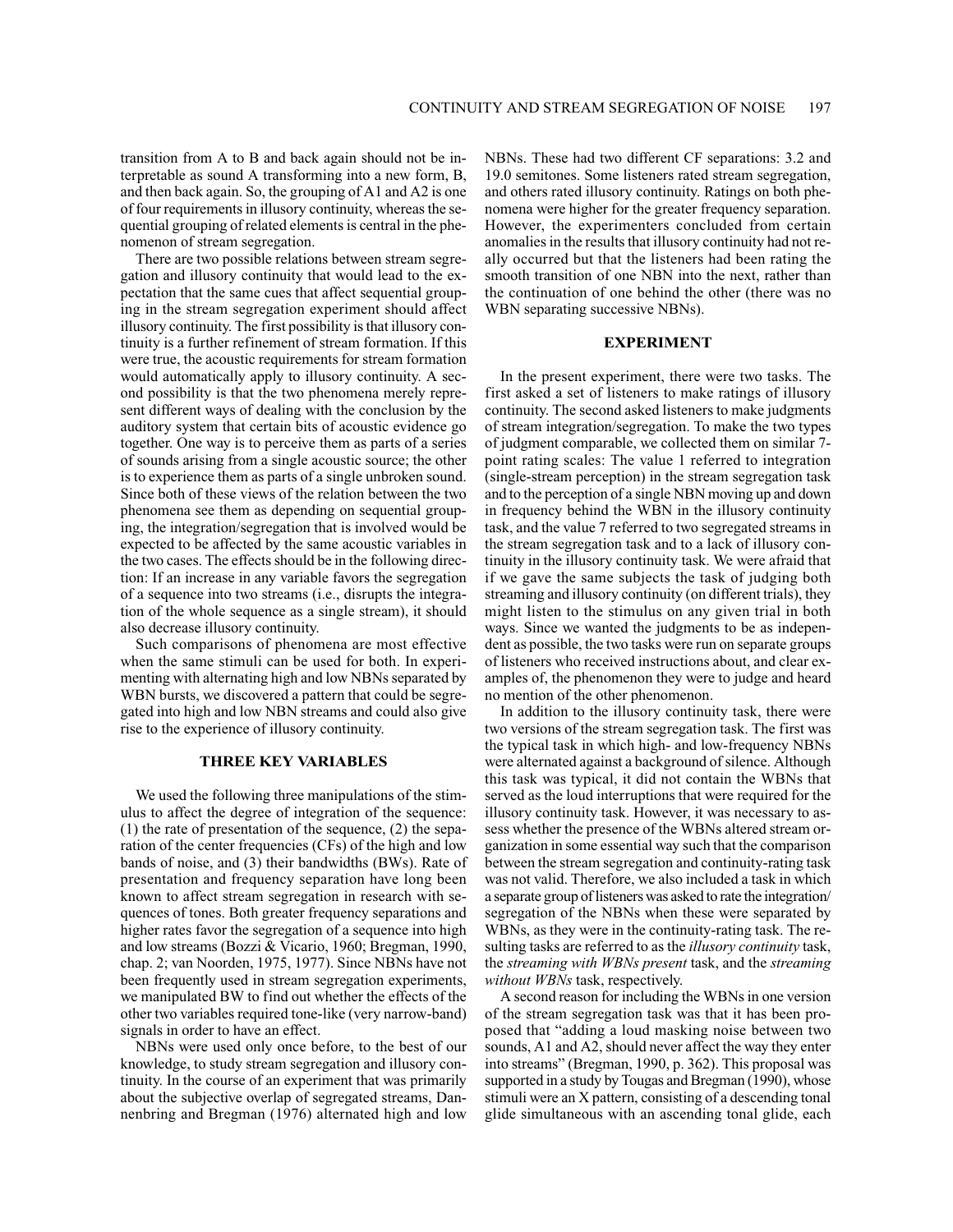1.6 sec in duration, the two crossing in the center at time *t* (0.8 sec). At this crossing point, the glides were (1) continuous right through it, (2) deleted from a 200-msec interval centered at *t* and replaced by silence, or (3) deleted from a 200-msec interval centered at *t* and replaced by a WBN. Listeners rated whether the ascending and descending glides crossed one another or seemed to bounce apart at the crossover point. The similarity of the timbres of the ascending and descending glides was manipulated. The pattern of results was similar regardless of the presence of the glides, silence, or noise at the crossover point. Listeners made no explicit judgments concerning the continuity illusion (whether they seemed to hear the glides behind the noise).

## **METHOD**

## **Subjects**

Originally, 53 listeners were recruited from a university population, but data from 5 were discarded and replaced in the course of running the experiment due to mistakes in the experimental procedure, leaving data from 48 (22 males and 26 females), or 16 listeners per task. These ranged in age from 18 to 45 years  $(M = 24, SD =$ 5). The subjects were paid to participate.

#### **Tasks**

Stimuli were NBN bursts and WBN bursts. Two NBN bursts repeatedly alternated on each trial, one having a higher (H) CF and the other a lower (L) one. The stimulus sequence is shown in Figure 1. Three tasks were used, as described below, each employing a separate set of listeners.

**Task 1: Ratings of illusory continuity**. In Task 1, high and low NBNs alternated rapidly, with brief WBN bursts between them (e.g., H WBN L WBN H WBN L WBN . . .). The listeners were asked to judge the degree to which the NBN was continuously present behind the WBN, moving up and down in frequency. Each trial began with an 80-msec burst of white noise as a warning signal, then 1 sec of silence, then 5.5-sec worth of cycles of the stimulus pattern. After each trial, the listeners answered the question, "How clearly can you hear the high and low sounds connecting smoothly right through the noise?" Their responses were made on a 7-point scale, ranging from 1 (*very clearly*) to 7 (*not very clearly*). Note that the low number represents continuity (integration), and the high number represents discontinuity (segregation).

**Task 2: Streaming with WBNs present**. In Task 2, the same stimuli were used as in Task 1, but the listeners were told that they would hear a simple melody made up of alternating high- and lowfrequency sounds. Bursts of loud noise, like "static," would also be present, but the listeners were to ignore them. Sometimes they would be able to follow a single up-and-down melody formed by the high and low sounds; at other times, they would hear the high and low sounds as forming separate streams. After each trial, the listeners answered the question, "How difficult is it to hold onto this simple melody?" Their responses were made on a 7-point scale, ranging from 1 (*very easy*) to 7 (*very hard* ). Note that the low number represents integration of H and L sounds, and the high number represents segregation.

The reason for the use of this question as an index of segregation is that when a sequence segregates into two streams, the perception of patterns that must be followed across streams is disrupted (Bregman & Campbell, 1971). Van Noorden (1975) showed that when a repeated galloping pattern of high and low tones (high–low–high, high–low–high, etc.) segregates into two streams, the high–low– high pattern disappears and is replaced by separate high and low

streams, each containing repetitions of only a single pitch. Van Noorden also showed that only if the listener tries to hold on to the upand-down pattern as a single stream will the typical effects of frequency separation and rate of presentation be observed.

**Task 3: Streaming without WBNs**. In Task 3, the same task and stimuli were used as in Task 2, except that the WBN bursts were replaced by silences. The instructions were also the same, except that there was no mention of a loud static-like sound. This was the same as a typical test of stream segregation, except that the stimuli were H and L noise bursts rather than tones.

In each task, there were 18 practice trials (not scored), containing a different random selection of conditions for each listener. Then, there were two blocks of test trials, each consisting of one replication of each condition.

#### **Stimuli**

**Frequency separation**. Frequency separation is one of the strongest variables to affect stream segregation. Therefore, we used five levels of separation between the CFs of the high and low bands on a given trial: 3, 8, 13, 18, and 23 semitones. The low CF was fixed at 1000 Hz. The highest CF was 3780 Hz.

**Durations**. It is well known that when high and low tones are presented in a cycle, stream segregation is sensitive to the rate of presentation. Therefore, we employed three different rates to study their effect both on stream segregation of NBN bursts and on their illusory continuity behind the WBN interruptions. The rate was changed by proportionally shortening the durations of all elements in the cycle, both NBNs and WBNs. The duration of each NBN was one of the following: 133 msec (slow), 99 msec (medium), or 73 msec (fast). The duration of the WBNs in each condition was always half that of the NBNs. Therefore, all durations in the sequence were reduced proportionately to obtain the faster rates. Accordingly, the onset-to-onset times of successive NBNs were 200, 148, and 110 sec for the three conditions, respectively.

On each trial, the total exposure time to the cyclic pattern was fixed at approximately 5.5 sec. This meant that the number of presented cycles was greater for the shorter duration patterns; there were 14, 19, and 25 repetitions of the high–low pattern (i.e., H WBN L WBN) for the slow, medium, and fast conditions, respectively. Since the effects of greater numbers of exposures and faster cycles were correlated, this might be seen to raise a problem of interpretation. However, the goal of the experiment was to see whether factors known to promote stream segregation would reduce illusory continuity. Since both these correlated factors are known to increase stream segregation, the predictions for both stream segregation and illusory continuity were unambiguous—an increase of segregation in both cases.

**NBN stimuli, bandwidth, and pitch strength**. The NBN and WBN bursts had noise spectra that were "rectangular"—the shape visible when plotting energy against frequency. Such bands have a spectrum in which all frequencies between the upper and lower band edge are of equal intensity (on average), and there is no energy outside these limits. We chose such spectra as a result of our preliminary research, which had used NBNs created by feeding white noise through digital resonators. Alternating sounds with the resulting spectra had not always led to strong segregation when their CFs were moved apart. We suspected that the problem was the imprecise nature of the frequency separation, due to the spectral skirts of the alternating bands of noise, which allowed some spectral overlap between the alternating bands. Hence, we chose rectangular noise bands, in which it is easy to specify the frequency separation (and also the percent spectral overlap, if any).

A second reason for using rectangular bands was that, in the illusory continuity task, we wanted to try to use NBNs that had as high an intensity as possible, because we believed that certain anomalies in preliminary research were attributable to excessive masking of the NBNs by the more intense WBN that we had used as an interrupting sound. Our preliminary research had used very loud WBN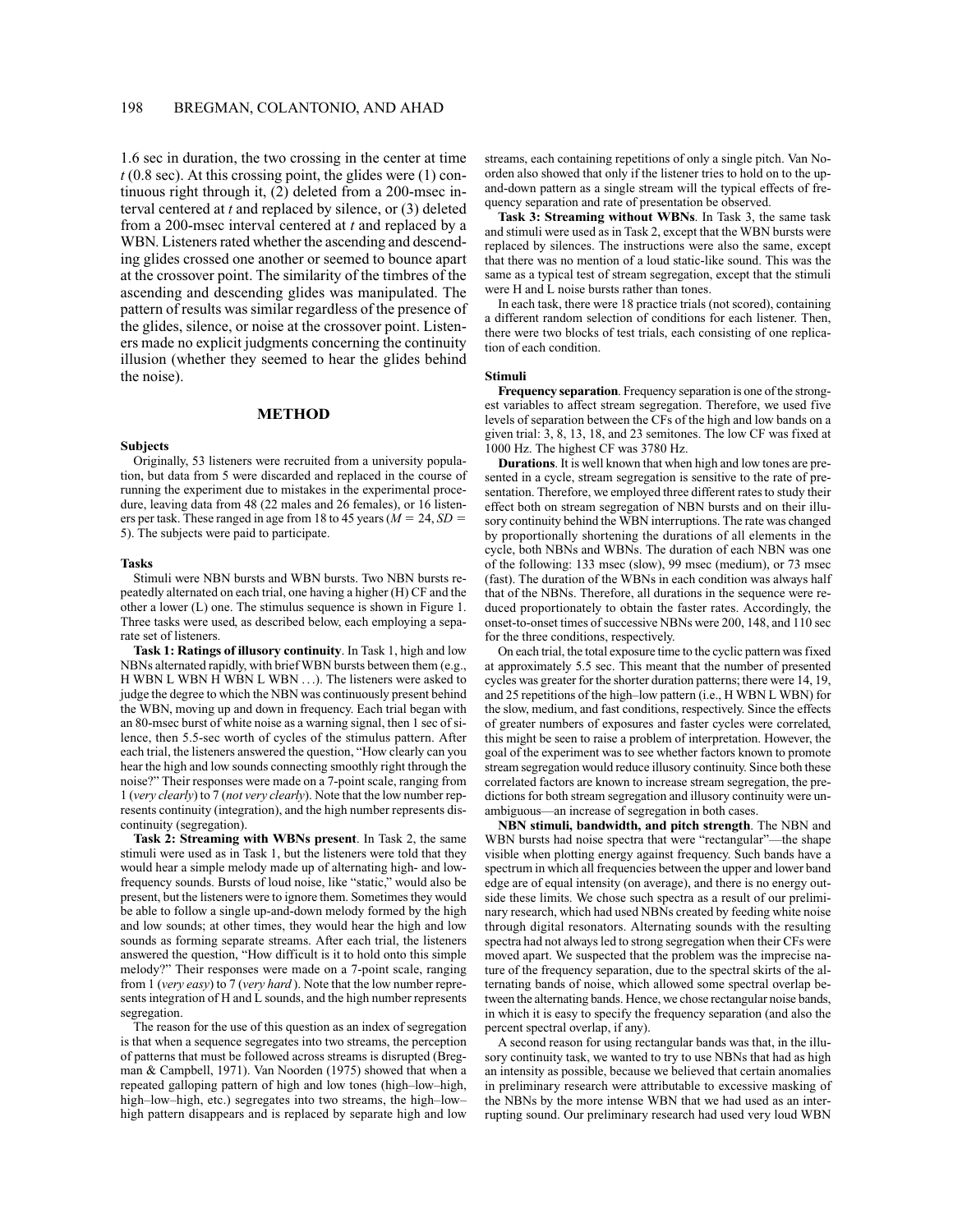bursts because earlier research had done so (reviewed by Warren, 1982, 1984). In relation to the required intensity of the WBN, Bregman (1990, p. 354) summarized the existing evidence as indicating that the mechanism that yields illusory continuity works by finding enough energy in the interrupting sound (B) at the frequencies of the softer sound (A) without regard to the overall intensity of the interrupting sound. This is a conclusion that is consistent with statements by Warren et al. (1972), Warren (1984), and Houtgast (1972). It follows that the minimum intensity requirement for B (ignoring spread of neural activation on the frequency dimension) is that it have the same spectrum level as A at all of A's frequencies. (The term *spectrum level* refers to the intensity of a designated part of the spectrum, without reference to the energy in any other part.) One purpose of the experiment was to establish that continuity could be obtained when the spectrum level of the WBN exactly matched that of the NBNs at all the frequencies of the latter. Since spectrum level is uniform across the band in the case of rectangular spectra, this purpose favored the use of such spectra.

The NBN stimuli, then, varied in CF, BW, and duration. We use the term *bandwidth* (i.e., BW) to refer to the upper band-edge frequency minus the lower band-edge frequency.

In order to create flat bands with very sharp band edges, all noises were created by the addition of sinusoids equal in amplitude but with random phases, closely spaced in frequency (1-Hz increments). The NBNs were resynthesized (off line) with a new random seed for each condition of each listener, in order to average out idiosyncrasies in the particular noise samples. The WBNs were created in the same way and were flat from 300 to 5700 Hz. The lowest and highest spectral components present in the NBNs were 500 and 5660 Hz. Therefore, the WBN included the frequencies present in all NBNs. For each new listener and for each duration, 5 WBNs were synthesized afresh, and a random selection of one of these with the right duration was made on each trial.

All stimuli had 1-msec rises and falls of amplitude, gated by the first quarter of a sine wave for onsets and the second quarter for offsets. There was a slight overlap of adjacent noise bursts: The 1-msec decay of the earlier one did not start until the 1-msec rise of the later one was complete. This seemed to eliminate perceptible clicks at the boundary.

The BW manipulation was established as follows. In preliminary studies, we discovered that a noise band of a fixed BW became more pitch-like as the CF was raised. Since we were not sure whether the actual BW or this pitch-like quality (which we call *pitch strength*) would affect stream segregation most, we decided to ensure that a certain level of BW had the same pitch strength for every CF of the NBN bursts. We did this by adjusting the actual BWs as a function of the CFs of the NBNs. Preliminary tests showed that the BWs at different CFs had to be proportional to the critical bands at those CFs in order to have equal pitch strength. In effect, we created a variable that we could call *pitch*-*strength*-*equated bandwidth*. For convenience, we will refer to it simply as *equated bandwidth* (eqBW) *category*. All NBNs in the same eqBW category have approximately the same pitch strength, although their actual bandwidths will differ.

The design of noise bursts is shown in Table 1. Starting with an NBN centered at 1000 Hz, we arbitrarily set its narrowest BW to 100 Hz. Each higher level step of BW category was created by increasing

**Table 1 Bandwidths Corrected to Equal Pitch Strength**

| eqBW<br>Category | Center Frequency (Hz) |     |  |  |                               |  | Strength                                   |  |
|------------------|-----------------------|-----|--|--|-------------------------------|--|--------------------------------------------|--|
|                  |                       |     |  |  | 1000 1190 1590 2120 2830 3780 |  | of Pitch                                   |  |
| Very narrow      | 100                   |     |  |  |                               |  | 110 140 193 274 376 Very strong            |  |
| Narrow           | 178                   | 196 |  |  |                               |  | 249 344 488 669 Strong                     |  |
| Medium           | 316                   | 348 |  |  |                               |  | 442 610 866 1188 Moderately strong         |  |
| Wide             | 562                   |     |  |  |                               |  | 618 787 1085 1540 2113 Less strong         |  |
| Very wide        |                       |     |  |  |                               |  | 1000 1100 1400 1930 2740 3760 Least strong |  |

this BW repeatedly by a factor of 1.78, yielding 5 BWs centered at  $CF = 1000$  Hz, with pitch strength decreasing as BW increased.

To obtain the BWs for the 5 higher CFs that were matched with the 1000-Hz CFs on pitch strength, the BW for each of the 1000-Hz NBNs was altered by expanding it in proportion to the critical band at the higher CF. For example, in Table 1, we can compare the BWs for the most saturated pitch condition (top row) for the 1000- and 3780-Hz CFs. Since the critical band at 3780 Hz is about 3.76 times the size of the one at 1000 Hz, its BW was set to 376 Hz. Preliminary listening by the researchers and their colleagues indicated that this adjustment yielded approximately equally pitch-saturated bands of NBN. Table 1 shows 5 levels of pitch strength (as directly created by equal log steps of BW) and, for each one, BWs equated on pitch strength for the six bands that had different CFs.

As BW was widened, holding spectrum level constant, the noise, of course, had more energy and sounded louder. However, we made no attempt to equate the intensity of the NBN bursts that had different BWs. We decided, instead, to equate them on spectrum level, keeping them the same as the spectrum level of the wide-band interrupting bursts so that their illusory continuity through the latter would not be biased by different NBN/WBN ratios of spectrum levels (we believed that these ratios would be critical in determining illusory continuity). However, this decision left us with a problem: It has been claimed that intensity differences can serve as a basis for stream segregation. If correct, this would imply that we would not know whether any obtained stream segregation in Tasks 2 and 3 would be attributable to CF differences alone or in part to the intensity differences introduced by the compensation for pitch strength. However, it was not necessary to know this for the purposes of the present experiment. The goal of the study was to determine whether the same manipulations would favor integration and segregation in illusory continuity and in stream segregation. Since the stimuli were identical in Tasks 1 and 2, this goal could be met whether or not we knew precisely which underlying properties of the H and L NBNs were responsible for the observed patterns of integration and segregation.

## **Apparatus and Intensity**

The signals were synthesized using MITSYN 8.1 signal-processing software at 20,000 samples per second (Henke, 1990), output via a 16-bit D/A converter, and were low-pass filtered with a passive Tchebychev filter having a 3-dB cutoff at 6500 Hz and a slope of  $-142$  dB/octave. An analog graphic equalizer was used to equalize the energy of the output of the headphones across the frequency range used in the experiment. The listeners were tested individually in an audiometric chamber. The sounds were presented binaurally over Sennheiser HD-480 headphones. The headphone output level for the WBN, calibrated using a flat-plate coupler, was 75 dB (B weighting). Because of varying BWs, the NBNs measured between 55 and 65 dB (B weighting).

#### **Design**

There were three tasks, each with separate listeners: (1) continuity judgment, (2) stream segregation with WBNs, and (3) stream segregation without WBNs. In each task, the two NBNs of a given trial always differed from one another in CF but were always the same in eqBW category and duration. The following factors varied across trials to yield 75 conditions for each task, presented in a newly randomized order to each of the 16 listeners doing that task: (1) CF separation of H and L NBNs (five levels: 3, 8, 13, 18, and 23 semitones), (2) eqBW category (five levels; i.e., which row of Table 1 was chosen), and (3) rate of presentation (three levels: 400, 296, and 220 msec/cycle).

#### **Training**

The listeners were shown a schematic diagram of the stimuli for their task. The percepts they were to listen for were explained and il-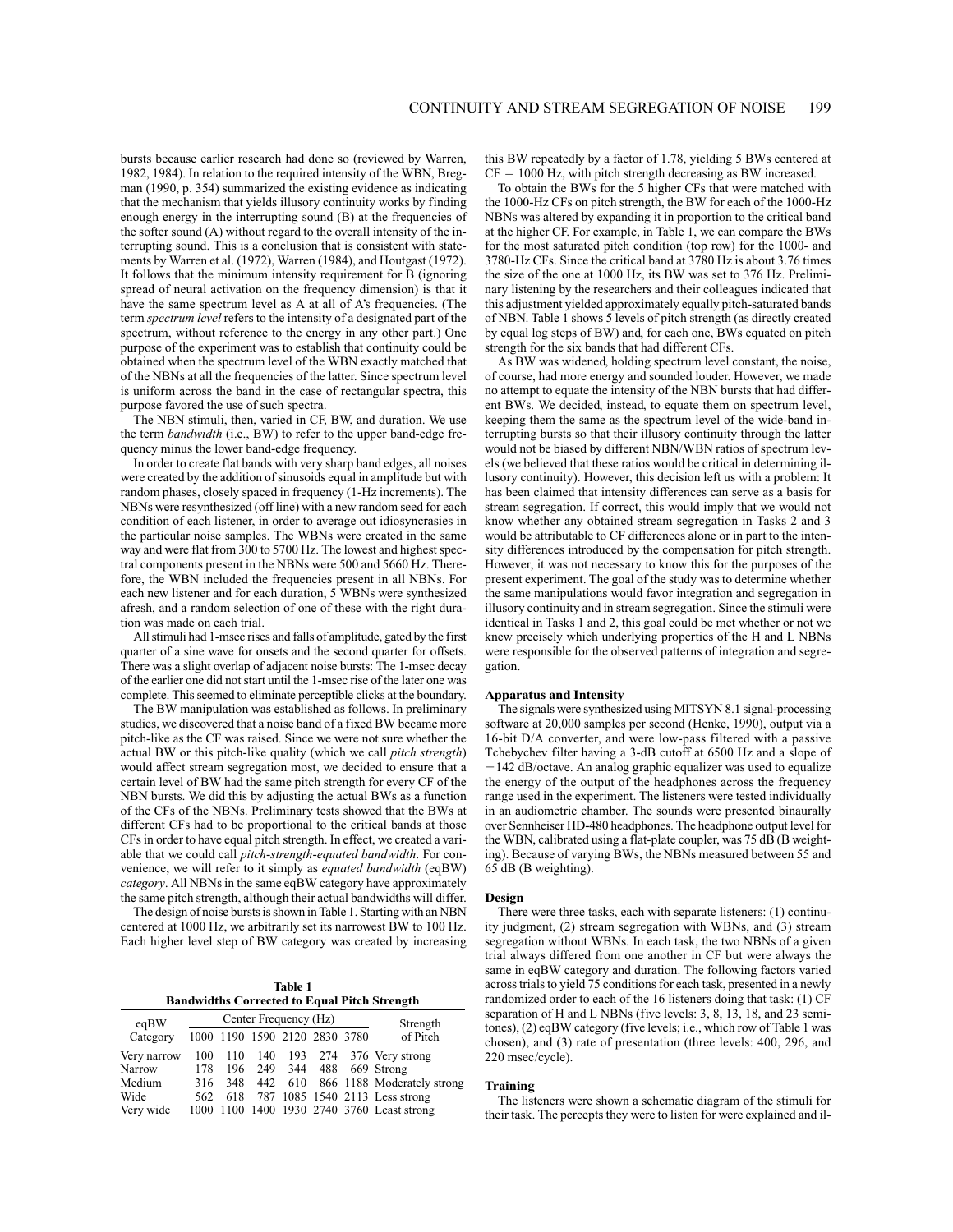lustrated by clear auditory examples. For the continuity task, they heard an alternation of high and low pure tones either connected by frequency glides (to illustrate continuity) or not so connected (to show discontinuity). The high and low tones were presented binaurally at too slow a rate to segregate. For the stream segregation task, the integrated single-stream percept was illustrated by a binaural alternation of high and low tones at a rate of presentation too slow to segregate, whereas stream segregation was illustrated at the same rate but with high and low tones presented to separate ears. The listeners were told these were not the same as the experimental stimuli but merely illustrated different types of perception, which were also described verbally and with diagrams.

After this, prior to the experimental trials, there were 18 practice trials (not scored), containing a new random selection, for each listener, of conditions. Then, there were two blocks of test trials, each consisting of one replication of each condition.

## **RESULTS**

For each listener, the two replications of each condition were averaged yielding one score per condition. These scores (75 scores  $\times$  48 listeners) were subjected to a three-way repeated measures analysis using the multivariate analysis of variance (MANOVA) model. Univariate results are reported (equivalent to a repeated measures ANOVA). Figure 2 shows the results for the three tasks. The *y*-axis represents ratings of continuity for the continuity task and represents ratings of stream segregation for the stream segregation task, but they are oriented so that a low score represents continuity of a single stream in both tasks. Each row of Figure 2 represents a different task, and each column represents a particular combination of variables. The plots are CF separation  $\times$  eqBW category (Column 1), onset-to-onset time  $\times$  eqBW category (Column 2), and CF separation  $\times$  onset-to-onset time (Column 3). For each column, the label for the *x*-axis of the three plots is given at the bottom of the column, and the legend for the symbols for a given column is given at the bottom of the column. The vertical height of each symbol is twice the pooled standard error derived from the MANOVA for the two-way interaction plotted in that graph.

# **Continuity Judgment**

The results for illusory continuity are shown in the top row of Figure 2. The *y*-axis runs from 1 to 7, where 1 means that the sounds connected smoothly (continuity) and 7 means they did not connect smoothly (discontinuity). All three main variables had significant effects. Continuity tended to be broken down by faster presentation (as shown in Cell B)  $[F(2,30) = 7.68, p = .002]$ . It was also reduced by greater CF separations (as shown in Cells A and C)  $[F(4,60) = 35.71, p < .00001]$ . It was also broken down by wider eqBWs (as shown by the parameter in Cells A and B)  $[F(4,60) = 9.998, p < .0001]$ . No interactions were significant ( $p > .05$ ).

# **Streaming Judgment with WBNs Present**

On each trial, the listener gave a rating from 1 to 7, where 1 meant it was easy to follow an up-and-down melody (integration) and 7 meant it was hard to follow it (segregation). The results are shown in the middle row of Figure 2. The three main variables had significant effects that were similar to those in the continuity judgments. Integration of a single stream was broken down in favor of segregation by faster presentation (as shown in Cell E)  $[F(2,30) = 61.8, p < .00001]$ . It was also disrupted by greater CF separation (shown in Cells D and F)  $[F(4,60) =$ 36.49, *p* < .00001]. Finally, integration was also reduced by wider eqBWs (as shown by the parameter in Cells D and E)  $[F(4,60) = 21.52, p < .00001]$ .

In addition, there was one significant interaction, as shown in Cell F, between frequency separation and onsetto-onset time  $[F(8,120) = 2.61, p = .012]$ . Beginning at the lowest frequency separation, as frequency separation increased, the segregation built up more strongly at high rates than at lower ones. However, at the higher frequency separations, the curve for the highest rate seemed to be reaching some limit. This interaction of frequency separation with rate of presentation is regularly found in experiments on stream segregation (Bregman, 1990, pp. 58–65). The failure to find a corresponding interaction in the continuity judgments points to a different role of speed in the two perceptual phenomena.

#### **Streaming Judgment Without WBNs**

The three main variables had significant effects that were similar to those in the other two tasks (see the bottom row of Figure 2). The continuity of a single stream was broken down in favor of segregation by faster presentation  $\text{(as shown in Cell H)} [F(2,30) = 142.5, p < .00001].$  It was also disrupted by greater CF separation (shown in Cells G and I)  $[F(4,60) = 13.88, p < .00001]$ . Finally, integration was also reduced by wider eqBWs (shown by the parameter in Cells G and H)  $[F(4,60) = 15.80, p < .0001]$ .

There were three significant interactions. The first was the interaction between frequency separation and onsetto-onset time  $[F(8,120) = 5.08, p < .00001]$ , shown in Cell I. This appears to have been due to the same reasons as in the stream segregation judgments with WBN present (Cell F): The effects of frequency separation were smallest at the slow rate, and the segregation at the high rate seemed to reach a maximum before the highest frequency separation was reached. The second interaction was between onset-to-onset time and eqBW category, as shown in Cell H. It seems to have been due to the fact that the effect of eqBW category in breaking up the single stream happened most strongly at the intermediate rate  $[F(8,120) =$ 3.25,  $p = .002$ ]. Finally, there was a weak three-way interaction between onset-to-onset time, CF separation, and eqBW category  $[F(32, 480) = 1.51, p = .04]$ . Given the large number of tests inherent in a three-way analysis, this result could have been due to chance. If real, it was possibly due to the particularly weak effects of frequency separation at the slowest rate and narrowest eqBW categories or to the particularly large effects of eqBW category at the medium rate and medium-frequency separations. Note that the effect was very small, accounting for about 2% of the systematic variance (i.e., of all the variance accounted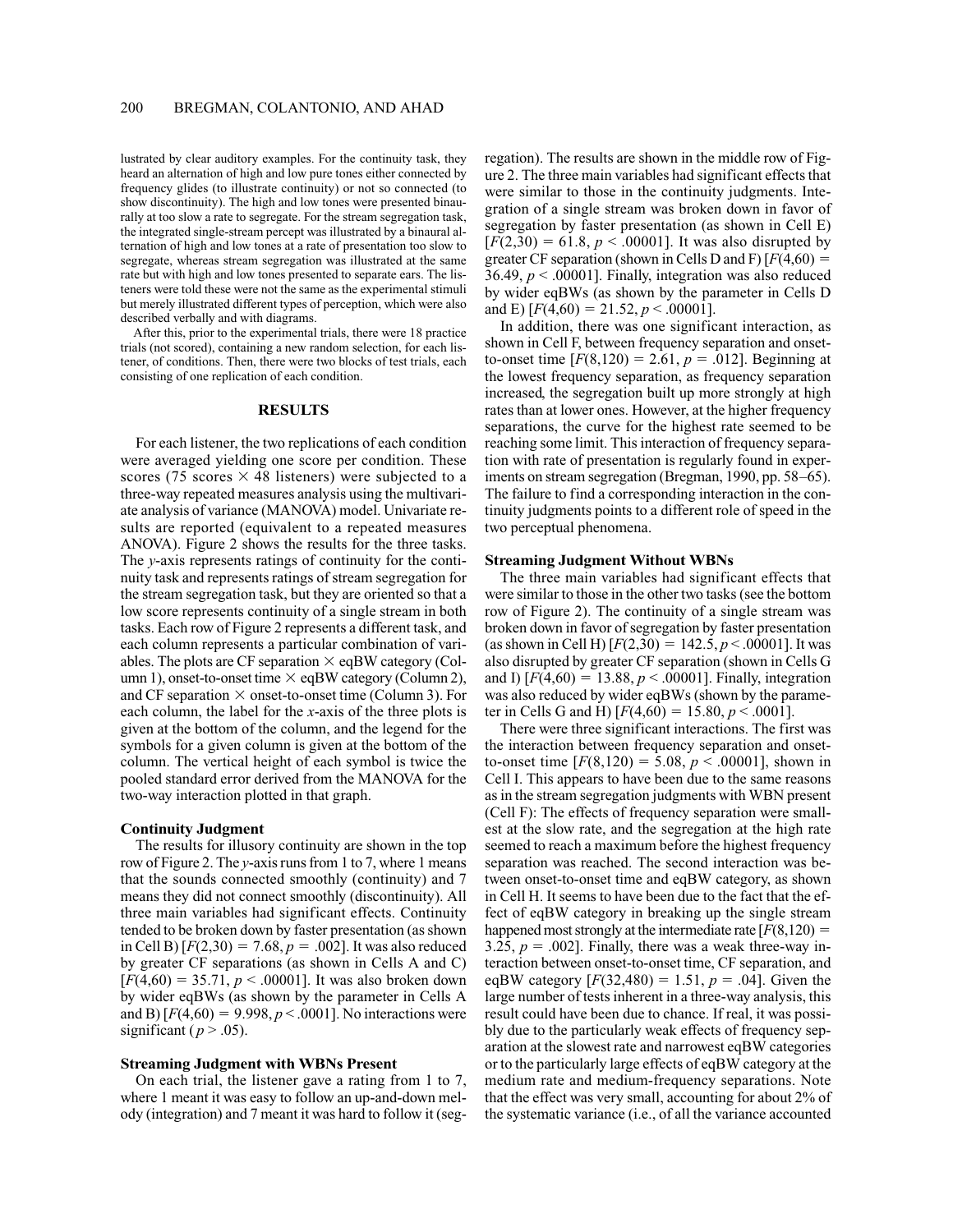

**Figure 2. Each row shows results for a single task: illusory continuity, streaming with WBNs, or streaming without WBNs. Each column plots the rating of discontinuity for a particular combination of stimulus variables; high scores mean greater discontinuity.** Left column: CF separation  $\times$  eqBW category. Center column: onset-to-onset time  $\times$  eqBW category. Right column: CF  $\times$  onset-to**onset time. The vertical height of each symbol is 2 times the pooled** *SE* **for the interaction shown in that graph.**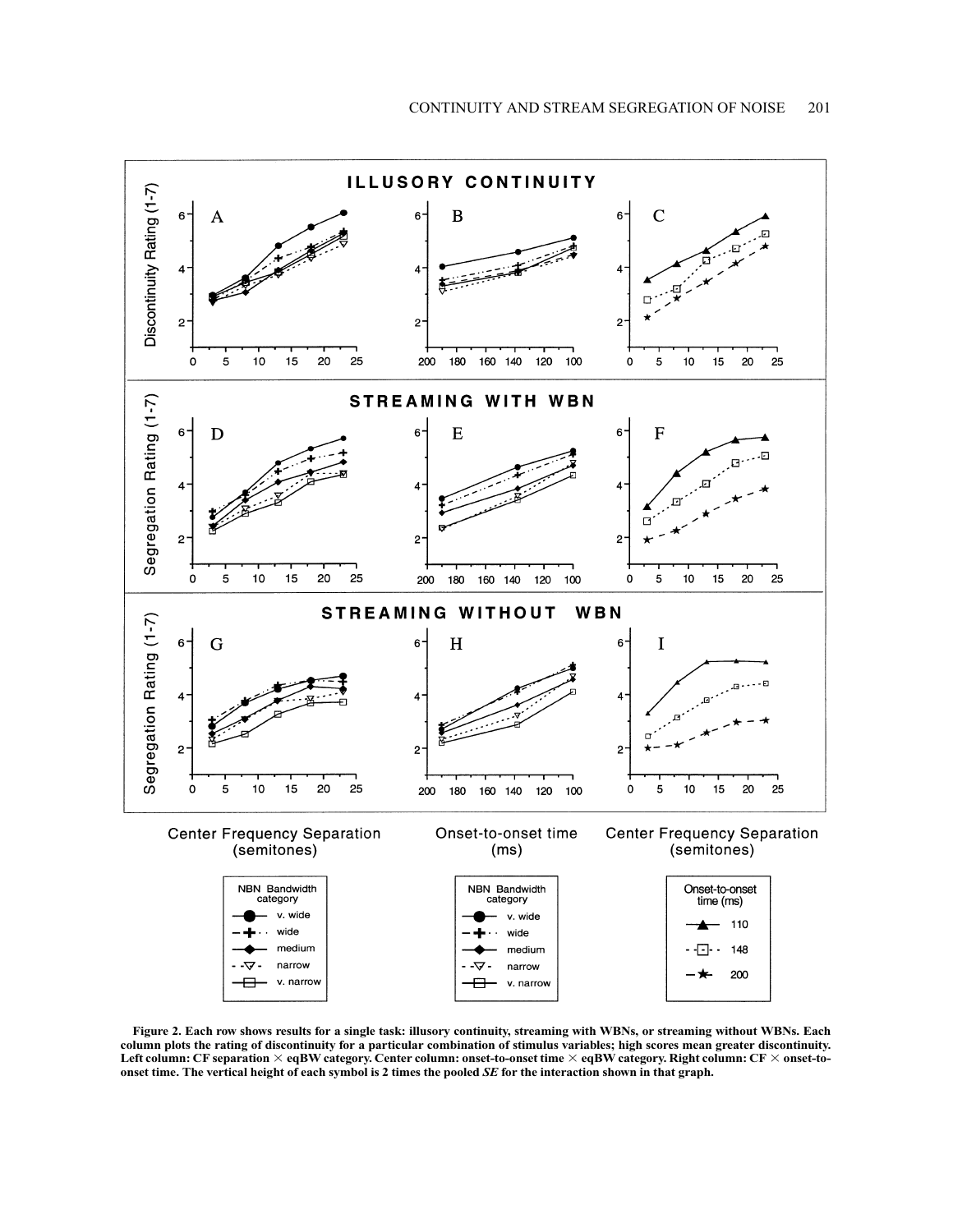for by the three variables and their interactions). Compare this with onset-to-onset time, which accounted for 55% of the systematic variance.

# **Comparison of Stream Segregation Judgments With and Without WBN**

The two stream segregation tasks were compared in a separate analysis in which the stimulus type (presence of WBNs) was a between-subjects effect and onset-to-onset time, CF separation, and eqBW category were withinsubjects effects.

Since the effects of rate, CF separation, and eqBW category were significant when the two tasks were analyzed alone, they were even more strongly significant when the tasks were combined. For rate, the means, from fastest to slowest, were 4.76, 3.79, and 2.70  $[F(2,60) = 178.2, p \leq 178.2]$ .00001]. For CF separation, the means, from low to high CF, were 2.57, 3.28, 3.95, 4.40, and  $4.55$  [ $F(4,120) = 45.1$ ,  $p \leq 0.00001$ . For eqBW category, the means, from very narrow to very wide, were 3.22, 3.48, 3.71, 4.13, and 4.22  $[F(4,120) = 36.2, p < .00001].$ 

There were some significant interactions. There was one between rate and eqBW category  $[F(8,240) = 3.74]$ ,  $p = 0.006$ ], with the greatest effects of eqBW category evident at the medium rate, as in the case of the stream segregation judgment without WBNs. Similarly, there was a significant interaction between rate and CF separation  $[F(8,240) = 7.18, p < .00001]$ . However, the interaction between CF separation and eqBW category was not sigmificant  $[F(16,480) = 1.12, p = .34]$ . None of the threeway interactions was significant at even the 20% level.

The most important comparisons were those involving the presence or absence of WBN. There was no main effect of the presence or absence of WBN (cf. Cells D, E, and F vs. Cells G, H, and I of Figure 2)  $[F(1,30) = 1.38,$  $p = 0.25$ ]. The only significant effect involving WBN was a four-way interaction involving all variables  $[F(32,960) =$ 1.74,  $p = .007$ ], perhaps due to the weaker effects of CF separation in the no-WBN task, at the slowest rate, and particularly for the narrowest bands. However, this effect was very small, accounting for about 1% of all the systematic variance (the variance accounted for by the four variables and their interactions). Compare this with rate of presentation, which accounted for 47% of the systematic variance.

# **Continuity Judgment Versus Stream Segregation Judgment With WBN**

The two tasks carried out on the stimuli that contained WBNs—that is, the continuity and stream segregation judgments (top vs. middle row of Figure 2)—were compared in a single analysis, with judgment task as a between-subjects variable and with rate, CF separation, and eqBW category as within-subjects variables. The following variables significantly reduced integration: higher rates  $[F(2,60) = 39.0, p < .00001]$ , larger CF separations  $[F(4,120) = 71.6, p < .00001]$ , and larger BWs  $[F(4,120) =$ 

28.2,  $p < .00001$ ]. There was also a significant CF separation  $\times$  eqBW category interaction; the greater CF separations showed a stronger effect of BW category averaged over the two tasks  $[F(16,480) = 2.58, p = .001]$ .

There was no significant main effect of task  $[F(1,30) =$ 1.17,  $p > 0.29$ ], but this fact shows only that the two groups of listeners centered their responses on the judgment scales in the same way. There were, however, two interactions that showed that some variables did affect the two tasks differently. First, there was a task  $\times$  eqBW category interaction (cf. the clustering of the curves in Cells A and D, or Cells B and E)  $[F(4,120) = 3.18, p = .02]$ . It appears that BW category (or the intensity difference correlated with it) had a slightly stronger effect on the stream segregation judgment. Figure 2 also suggests that the curves for different eqBW categories were more evenly spaced out for the stream segregation ratings than for the continuity ratings. Second, there was also a three-way interaction of task  $\times$  rate  $\times$  CF separation  $[F(8,240) =$ 2.42,  $p = 0.02$ . In the continuity task (Cell C), the effect of CF separation was strongest at the slow rates, whereas in the stream segregation task (Cell F), this CF effect was strongest at the high rates, and the effects of CF separation on ratings seems to be approaching a maximum at this highest rate. Despite their statistical significance, these differences were quite small. We have no ready interpretation for them.

## **DISCUSSION**

The first general observation is that stream segregation can occur with NBN stimuli and responds to the same variables as when it takes place with tonal stimuli. Segregation increases with separation of center frequencies between 3 and 23 semitones. This confirms results by Dannenbring and Bregman (1976), who used filtered noise with sharp spectral peaks rather than the (nominally) flat spectra of the present experiment. Our results extend those of Dannenbring and Bregman from the three levels of separation employed in their Experiment 1 (1.65, 8.14, and 16.54 semitones) and the two levels (1.5 and 19 semitones) employed in their other experiments. We also found that segregation of NBNs increases with the rate of onsets for 110-, 150-, or 200-msec onset-to-onset time of NBNs (taking into account the silences or WBNs), confirming

**Table 2 Bottom Frequency of Higher NBN (in Hertz) When the NBN** With  $CF = 1000$  Hz Is Alternated With a Higher CF NBN

| eqBW        | Top of Band for                              | Bottom of Band for Higher CF of: |                             |  |  |  |  |  |  |
|-------------|----------------------------------------------|----------------------------------|-----------------------------|--|--|--|--|--|--|
| Category    | Lower CF of 1000 Hz 1190 1590 2120 2830 3780 |                                  |                             |  |  |  |  |  |  |
| Very narrow | 1050                                         |                                  | 1135 1520 2023 2693 3592    |  |  |  |  |  |  |
| Narrow      | 1089                                         |                                  | 1092 1466 1948 2586 3446    |  |  |  |  |  |  |
| Medium      | 1158                                         |                                  | 1016* 1369 1815 2397 3186   |  |  |  |  |  |  |
| Wide        | 1281                                         |                                  | 881* 1196* 1577 2060 2723   |  |  |  |  |  |  |
| Very wide   | 1500                                         |                                  | 1140* 890* 1155* 1460* 1900 |  |  |  |  |  |  |
|             |                                              |                                  |                             |  |  |  |  |  |  |

\*The upper CF band overlaps the lower 1000-Hz CF band.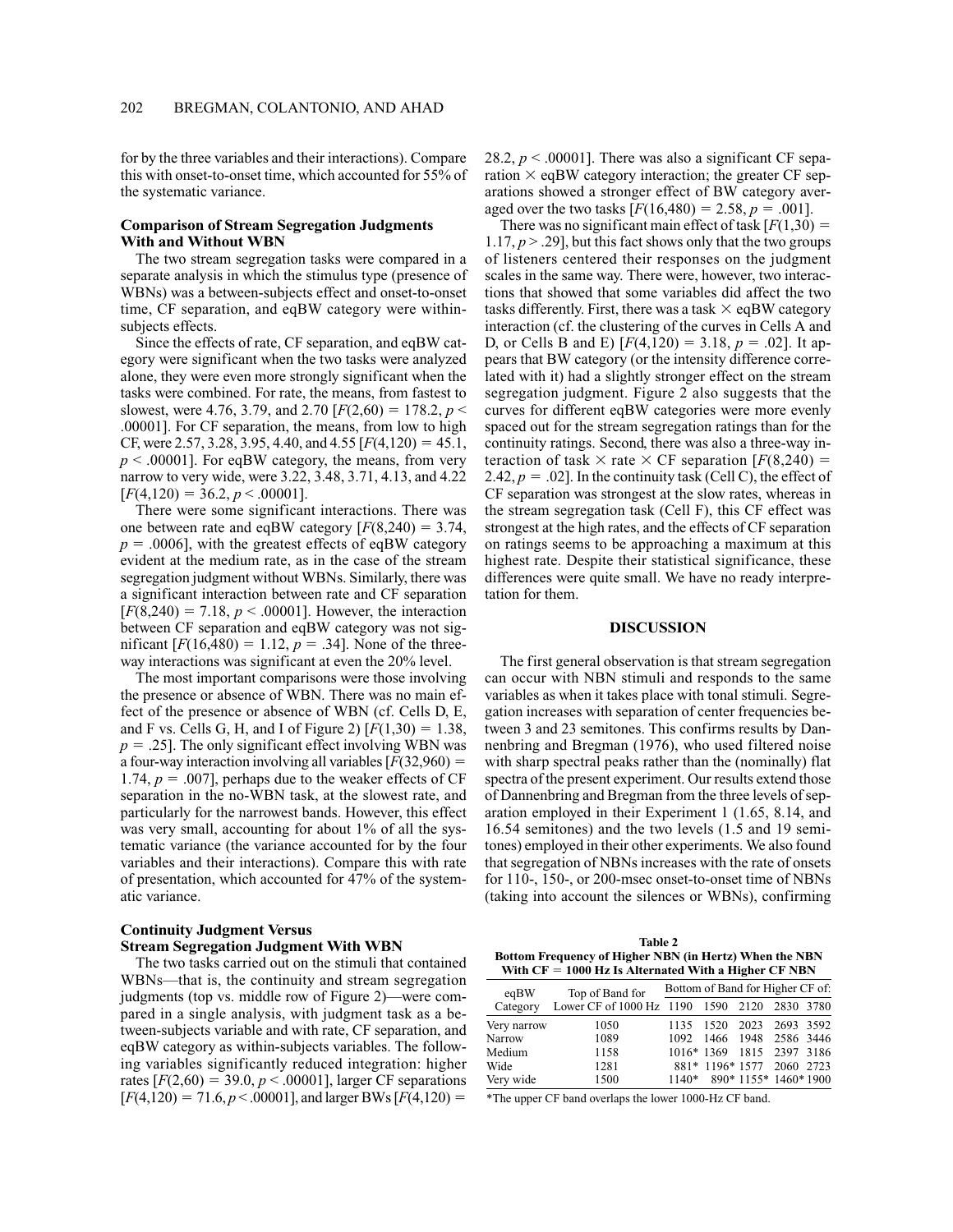the results of Dannenbring and Bregman, who used 135 and 185-msec onset-to-onset times.

It should be mentioned that, in some cases, there was an overlap in frequency between the alternating high and low NBN bands. One might speculate that such an overlap should improve the continuity or hold the streams together better. These cases are marked by asterisks in Table 2. It is not evident that the ratings in these conditions are displaced toward values that are lower than those that one would expect from their positions in the overall pattern of results. Furthermore, the overall trends are visible even when these points are disregarded; so the presence of overlap in frequency did not appear to have distorted the results.

The same variables affected ratings of illusory continuity in a similar way. It can be seen, by comparing the plots in the same column of Figure 2, that each combination of variables had similar effects on the three tasks. While the magnitudes of the effects were not identical (e.g., eqBW category having a smaller effect on the continuity judgments) and the shapes of the curves were not identical (positive curvature in the stream segregation tasks, especially streaming without WBN), all effects were in the same direction and of similar magnitudes. The differences between the two streaming tasks were mainly that when WBN was present, segregation between high and low streams appeared to be stronger, the difference increasing with frequency separation. We can think of no convincing explanation for this effect.

The main difference between the ratings of stream segregation and those of illusory continuity is that the curves for stream segregation appear to be curvilinear when plotted against frequency separation. For ratings of stream segregation, increases of a fixed number of semitones in frequency separation had decreasing effects on rated stream segregation as frequency separation increased (Cells D, F, G, and I of Figure 2). Ratings of illusory continuity, on the other hand, showed approximately equal increases in mean ratings as frequency separation increased (Cells A and C of Figure 2). Also, whereas the segregation in both stream segregation tasks showed an interaction between frequency separation and rate of presentation, no such interaction was found in the illusory continuity task.

Apparently, there is a difference in the way the perception is taking place in the two tasks. However, this would be expected since different types of percepts are being formed. There is enough similarity to suggest that a common factor is involved. In the introduction, we suggested that (1) integration of all sounds into a single stream and (2) illusory continuity merely represent two ways of dealing with the links placed by bottom-up (stimulus-governed) grouping mechanisms between bits of acoustic evidence that should probably go together. We propose that it is the activity of this shared linking mechanism that is responsible for the similar effects of the three independent variables across the three tasks (but see our discussion of convergent operations, below).

Another observation concerns BW. Our original reason for employing different BWs was to extend the existing findings about the effects of frequency separation and rate of presentation to bands of noise with varying BWs. A glance at the first two columns of Figure 2 shows that wide and narrow bands respond in the same way to these variables. Neither stream segregation nor continuity requires very narrow-band stimuli.

We employed the two tasks—stream segregation with WBNs and stream segregation without WBNs—to find out whether adding WBN between the to-be-grouped sounds in a sequence of alternating H and L NBNs would have any effect on the grouping. Inspection of Figure 2 suggests a little more stream segregation when WBNs were present, and one might expect such an effect from the nature of the task: The listeners were asked to answer the question, "How difficult is it to hold onto the melody?" One might expect that, quite independently of stream segregation, the WBN bursts would make it more difficult to hold on to. However, the overall difference between the two sets of ratings was not statistically significant. In Figure 2, the ordinal properties of the curves for the two stream segregation tasks show similar effects of CF separation, eqBW category, and onset-to-onset time.

The fact that we obtained continuity when the NBNs were no softer than their corresponding frequencies in the WBN also has theoretical significance. It confirms the idea proposed in the introduction that the stimulus that provokes the perception of continuity requires only enough energy in the spectral region of an interrupting sound, B, to match the amount that is the present in the spectrum of the softer sound, A; this allows the matching neural activity to be removed from the sense data provided by B and linked together sequentially with the sense data from A to create the perception of an unbroken sound.

There are, however, some ambiguities in the results. Some of these have been subsequently resolved by a parallel study carried out to answer some of the questions raised by the present study (Bregman, Ahad, & Van Loon, 1998). The first ambiguity comes from the fact that the different BWs for the alternated H and L noise bands, introduced to equate for pitch strength, led to differences in intensity between the two bands. We deliberately made no attempt to attenuate the wider BW NBNs to compensate for this difference because we wanted all bands to have the same spectrum level so that they would continue equally well through a fixed WBN that had a flat spectrum. That is, we wanted to equate the spectrum levels of each NBN with the WBN in the spectral region common to both, rather than equating the intensities of the NBNs themselves.

Van Noorden (1975) reported that an intensity difference between alternating tones promotes their segregation into separate streams, although it is the experience of the first author that the effects of intensity on stream segregation are very weak. Still, if one accepted van Noorden's observations as relevant for the NBNs of the present experiment, one might suspect that some of the effect of CF separation could have resulted from these intensity differences. However, in a study using NBNs that were not separated by WBNs, Bregman et al. (1998) found that CF separation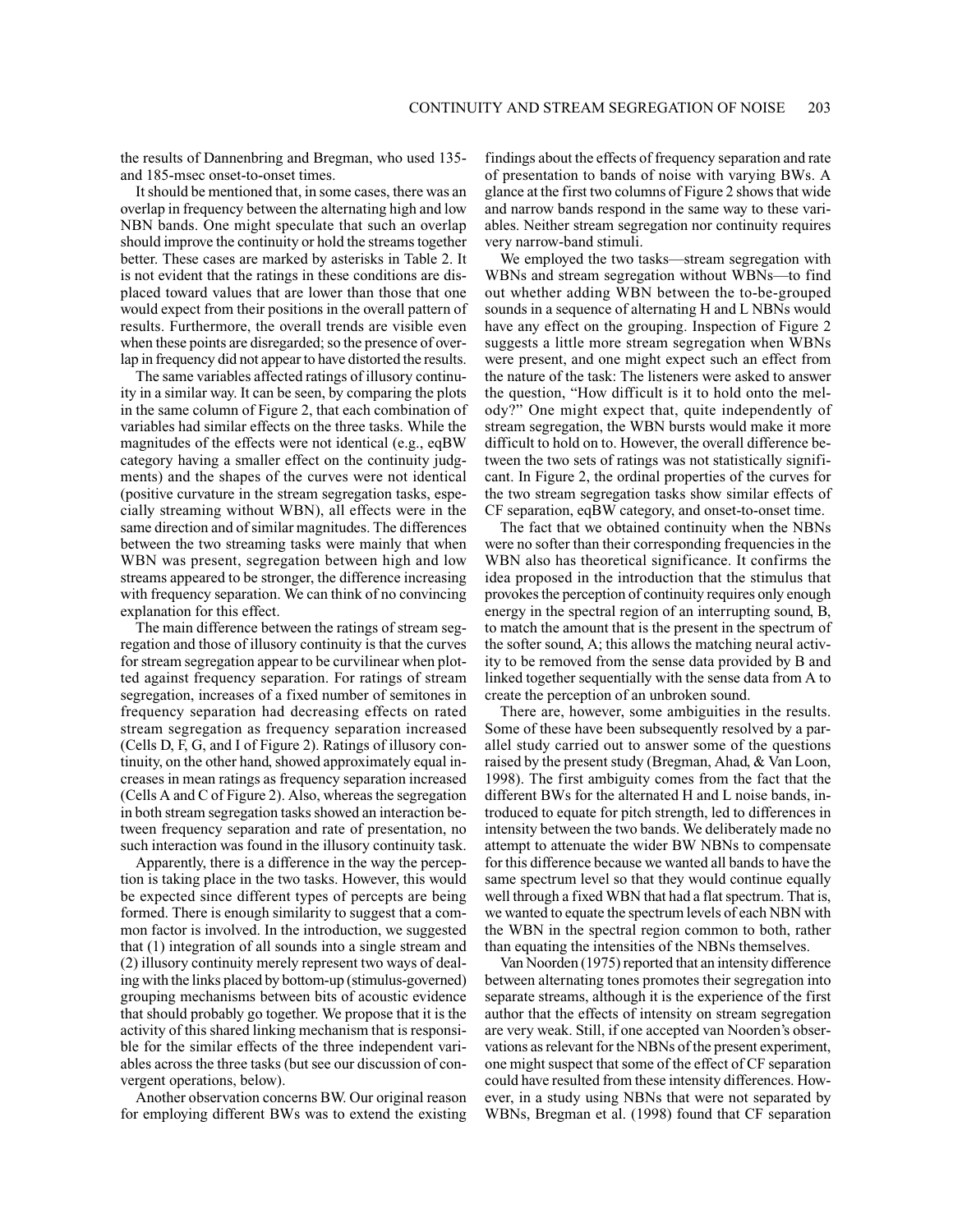has a very large effect on stream segregation—even larger than observed in the present experiment—when the BWs of the alternating noises are made equal on a log-frequency scale and equated for RMS intensity. Therefore, the observed CF effect of the present experiment was probably due directly to the CF variable.

Another ambiguity concerns the observed effects of eqBW category. One might again suspect that the effect was due to intensity. This time it is not the intensity differences between H and L bands in the same cycle that is in question but intensity differences across levels of the eqBW variable. It should be pointed out that the eqBW variable was not correlated with differences in the intensity of H and L bands. For each CF separation, taken alone, the eqBW category manipulation can be thought of as a simple BW manipulation. As eqBW increased, there was an equal multiplication of the BWs for both the H and the L alternating NBNs, superimposed on the BW differences that were introduced in order to equalize pitch strength. Since any change of energy was proportional for H and L bands, their relative intensities should have remained unchanged. So eqBW category affects overall intensity, not intensity differences between the H and L bands. The authors are not aware of any research that shows a direct effect of overall intensity on stream segregation. In any case, the cited study by Bregman et al. (1998), in which all NBNs were equated on RMS energy, found no independent effect of BW category.

However, differences in overall intensity due to greater BW cannot explain the breakdown of illusory continuity with higher eqBW. It is fairly well established that it is the intensity of the matching frequency components in the louder interrupting sound and the softer interrupted sound that play a role in the induction of illusory continuity: Houtgast has argued that the sensory stimulation in any frequency region must not rise as the interrupting sound goes off and the softer sound replaces it (e.g., Houtgast, 1972). In the present experiment, when the wider band of NBN reached the WBN, the part of the WBN that matched the NBN in frequency always had the same energy as the NBN, whatever the BW of the NBN. This was the consequence of the flat spectra that were used and the matching of the spectrum levels of all noise bands. So the intensity relation between the NBN and the corresponding frequencies in the WBN was independent of the BW of the NBN. The change in intensity of the NBNs with increasing BW did not affect it. For this reason, the breakdown in illusory continuity with larger eqBWs was probably due to the same factor that caused the stream segregation to increase.

There is yet another logical possibility for explaining the effects of eqBW category: An increase in BW may somehow have increased the effective frequency separation between H and L bands, and this may have operated independently of our CF manipulation. For example, the important frequency separation between H and L bands might not be the difference between their CFs but the separation between the higher edge of the H band and the lower edge of the L band (i.e., their most distant edges).

While increasing the BW reduces the separation of the closest edges at the same time as it increases the separation between the most distant edges, the effects may not be fully compensatory. The question of whether the position of the band edges would strongly influence stream segregation was addressed in the cited experiment by Bregman et al. (1998). It was found that the CF on logarithmic coordinates (as in the present experiment) was indeed the best predictor of segregation, better than the separation between the outer edges of the bands (i.e., the one between the higher edge of the H band and the lower edge of the L band) or between the inner band edges bands (the one between the lower edge of the H band and the higher edge of the L band).

# **CONCLUSIONS**

The results, on the whole, showed that, with NBN stimuli, the same manipulations of temporal and frequency parameters had similar effects on three judgment tasks: illusory continuity, stream segregation with WBN separating NBN bursts, and stream segregation without interpolated WBN. We say similar, rather than identical, because there were some interactions between variables and some aspects of the shapes of the curves that differed. Nonetheless, the similarities were found despite the fact that different listeners were used, with each group told only about the phenomenon that they were to judge. These results add support to the idea that one of the prerequisites for illusory continuity (i.e., the connecting of two areas of spectral energy, A1 and A2, over time into a single perceived event) is that A1 and A2 must satisfy the requirements for being in the same stream (Bregman, 1990, p. 361). As outlined in the introduction, this is not the only requirement that must be met before illusory continuity can occur.

We are not making the claim that the percept of stream segregation is more fundamental than that of illusory continuity. Both of these are end products of perception, not underlying mechanisms. They probably represent different results of the description-building process (Bregman, 1977) that happens after the occurrence of the more lowlevel process of sequential integration that links sequential parts of the evolving spectrum. When the descriptionbuilding process places A1 and A2 into the same stream despite audible silences between them, we experience a stream that contains a number of discrete events, as in the typical stream segregation experiment. When there is no audible silence between successive bursts of a softer sound, and the interrupting sound contains energy that could connect A1 and A2, a description is built in which all the frequency information from A1 and A2 and the matching part of B are grouped together and interpreted as a single long sound whose central portion is being masked by the louder sound; this yields the illusory experience of continuity. (Note that, in an illusory continuity experiment in which a soft sound rapidly alternates with a louder interrupting sound, the repetitions of the louder interrupting sound are assigned to a stream of their own, one that does